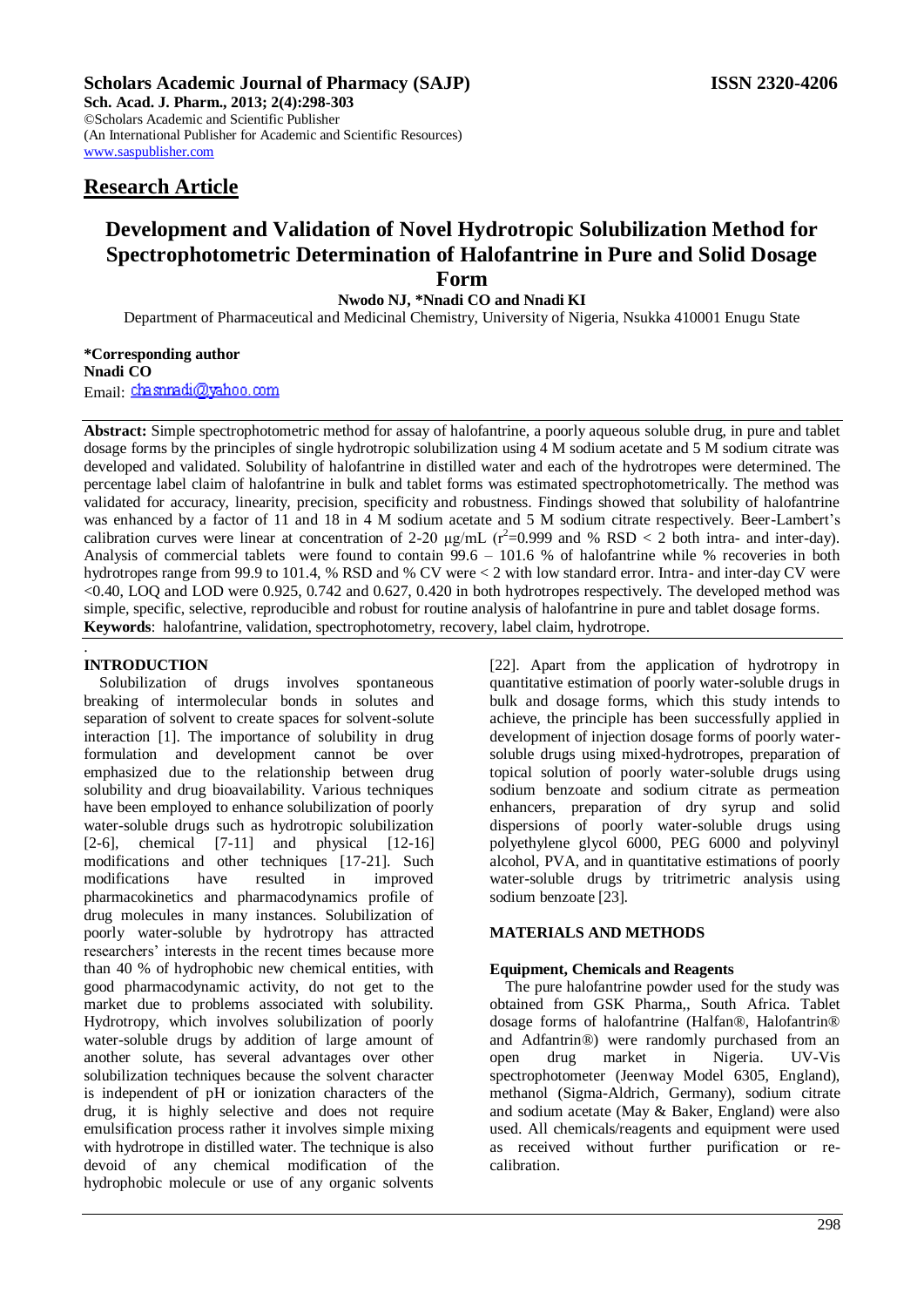#### **Determination of Minimum Hydrotrope Concentration (MHC)**

Excess halofantrine was dispersed in 5 mL of different molar concentration (1.0, 1.5, 2.0, 2.5, 3.0, 4.0, 5.0, 7.5 and 10.0 M) of each of sodium acetate and sodium citrate in a 10 mL boiling tube fitted with a mercury seal. The tubes were shaken with a fabricated shaking machine for 1 h to attain equilibrium. The equilibrated solution was filtered through a Whatman filter No. 41 and the absorbances recorded at 290 nm against sodium acetate and citrate blanks. A plot of absorbance against molar concentration of hydrotrope was done to determine the MHC.

### **Standard Calibration of Halofantrine**

The standard stock solution was prepared by dissolving 10 mg of pure halofantrine in 50 mL sodium acetate. Six working solution was prepared by serially diluting aliquot of the sample with sodium acetate to prepare 1, 2, 4, 5, 10 and 20  $\mu$ g/mL. The absorbances were recorded in triplicate at 290 nm using sodium acetate solution as blank. The procedure was repeated in sodium citrate. The calibration curves (absorbance verses halofantrine concentration) were constructed by measuring standard solutions of halofantrine for every series of samples. Validation of the method was performed to ensure that the calibration curves between 1 and 20 µg/mL were in the linearity range of the assay and the coefficients of variation were less than 2 % both intra-day and inter-day.

#### **Preliminary Solubility of Halofantrine in Hydrotropes**

The solubility of halofantrine was determined by saturation aqueous solubility technique [24] in 4 M sodium acetate, 5 M sodium citrate and double distilled water maintained at 28 °C in a water bath equilibrated for 24 h. The temperature uniformity within the water bath was maintained at  $\pm 0.5$  °C to eliminate the effect of temperature on solubility of halofantrine. The solutions were filtered through Whatman filter No. 41 and filtrates diluted appropriately and assayed for halofantrine spectrophotometrically at 290 nm against solvent blank [25].

#### **Analysis of Halofantrine in Tablets Dosage Forms**

Twenty halofantrine tablets from each brand were powdered. A powder equivalent to 250 mg halofantrine was dissolved in 50 mL of each of the hydrotrope in a 100 mL volumetric flask and shaken for 10 minutes to dissolve. The solutions were filtered through Whatman filter No. 41. One part of each of the filtrates was diluted and assayed spectrophotometrically at 290 nm for halofantrine while the other parts were similarly assayed after 48 hours.

# **Proposed Method Validation**

# **Recovery Studies (Accuracy)**

Tablet powder equivalent to 100 mg halofantrine was dissolved in three 50 mL of each of the hydrotropic solution in a 100 mL volumetric flasks and each spiked with 20, 40 and 80 mg of pure halofantrine. The flasks were shaken to dissolve the drug and filtered through Whatman filter No. 41 and assayed spectrophotometrically to calculate the drug contents and percentage recoveries.

### **Linearity**

Five independent serially diluted volumes of stock solution of halofantrine each corresponding to 2-20 μg/mL was prepared in each of the hydrotrope. Each solution was analyzed in triplicate to obtain the linear calibration curve.

#### **Precision**

Precision of the analytical method was determined and expressed in relative standard deviation (% RSD) of series of measurements. In inter-day variation, the absorbances of standard solutions of halofantrine (2-20 μg/mL) were measured on three consecutive days; while in intra-day variation the absorbances were measured three times in a day. In repeatability study, six independent determinations of the fixed amount of halofantrine were analyzed separately.

### **Limit of Detection (LOD) and Limit of Quantitation (LOQ)**

LOD is the smallest concentration of analytes that produces measurable responses while LOQ is the smallest concentration of analytes which gives response that can quantified accurately. They are calculated from 3.3δ/S and 10δ/S respectively; δ where is the standard deviation of the response, S is the slope of the calibration curve.

# **Specificity**

The specificity of the proposed method was determined by comparing the UV spectra obtained from 10 μg/mL solution of halofantrine in pure and commercial samples in order to assess the level of interference from excipients and additives used in making commercial dosage forms of the drug.

#### **RESULTS AND DISCUSSION**

The results of solubility of halofantrine in distilled water and hydrotropic agents show that the solubility enhancement was found to be more than 11 in sodium acetate and 18 in sodium citrate. Table 1 shows the results of analysis of halofantrine in commercial formulations using the developed method. The method was able to obtain nearly 100 % of halofantrine in the dosage forms. Table 2 shows the results of recovery of halofantrine from tablets using the proposed method. The recovery of halofantrine from tablets ranges from 99.9 % to 101.4 % which lies within the acceptable range while Table 3 shows the results of validation of the proposed method. The method is precise, rugged, and robust and can be repeated to obtain accurate data by analyst to analyst on same or different days. Figure 1 shows the chemical structure of halofantrine. Figure 2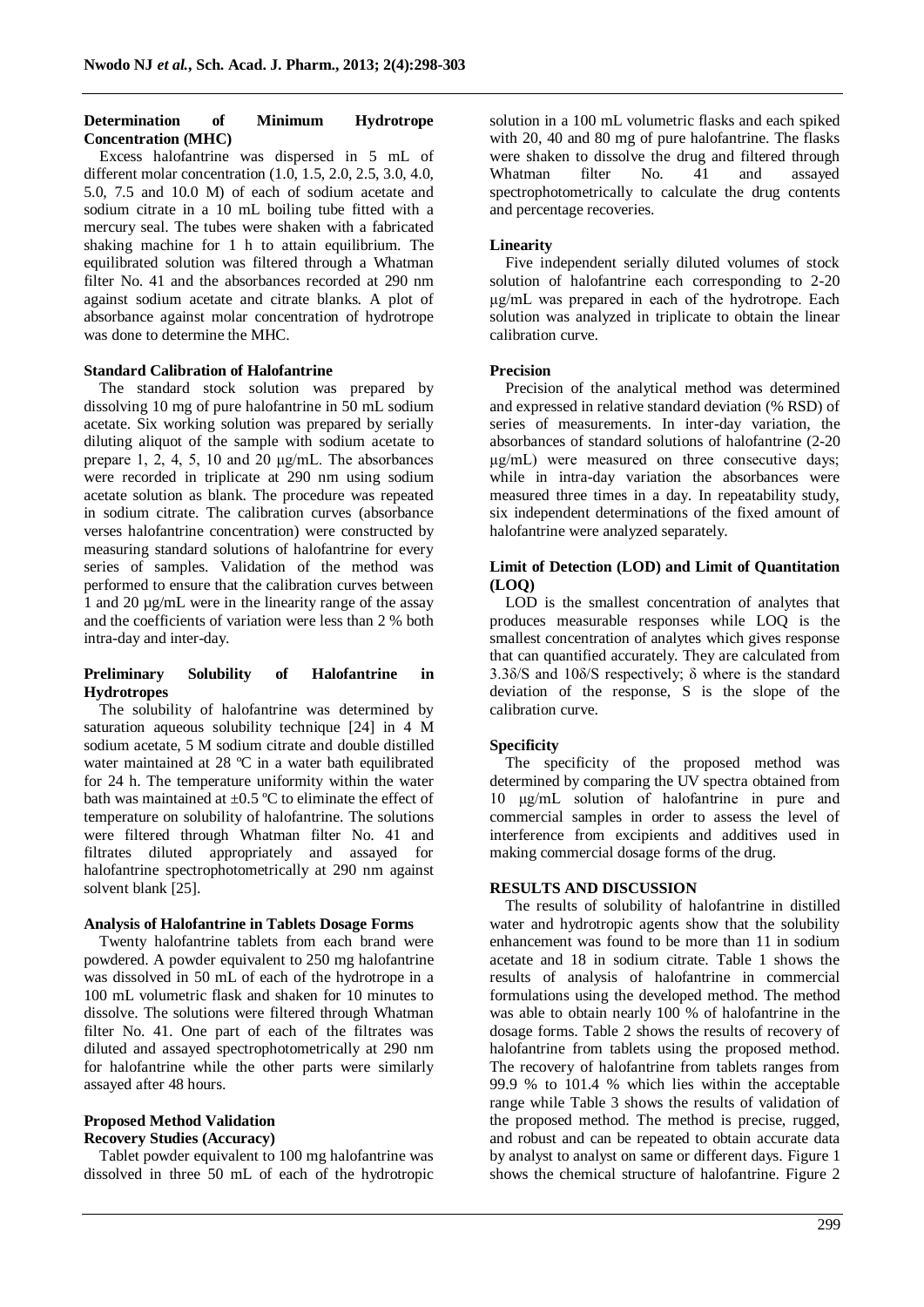shows the minimum hydrotrope concentration (MHC) of the hydrotropic agents used for the study. This is a measure of the smallest molar concentration of the hydrotrope that can increase the aqueous solubility of hydrophobic molecules without altering the chemical functionality of either the solubilizate or the solubilizer. Figure 3 shows the calibration curves of halofantrine in different hydrotropes. The calibration curves are linear within 2-20 μg/mL of halofantrine with high correlation

values  $(r^2>0.9)$  and  $y=ax\pm c$ , where  $c=0$  in both hydrotropes. Figure 4 are overlain spectra of pure halofantrine and halofantrine in tablet formulations. The appearances of similar spectra ( $\Lambda$  max 290 $\pm$ 1.5 nm) of pure and tablet dosage forms in both hydrotropes show that the excipients used in formulation of the halofantrine dosage forms do not interfere significantly with the developed method.

#### **Table 1: Analysis of Halofantrine in Tablet Formulation**

| Hydrotrope                                           | 4 M Sodium Acetate |              |              | 5 M Sodium Citrate |              |              |
|------------------------------------------------------|--------------------|--------------|--------------|--------------------|--------------|--------------|
| <b>Tablet Formulation</b><br>Label claim $(mg)$      | 250                | 250          | Ш<br>250     | 250                | 250          | Ш<br>250     |
| % Label estimate                                     | 99.8               | 100.4        | 100.8        | 101.6              | 100.4        | 99.6         |
| % Coefficient of variation<br>Standard error $(n=6)$ | 0.96<br>0.84       | 0.63<br>0.72 | 1.02<br>0.86 | 0.94<br>0.63       | 1.09<br>0.72 | 1.01<br>0.80 |

# **Table 2: Results of Recovery Studies of Halofantrine**

| Hydrotrope | Formulation | Label claim (mg) | Spiked qty (mg) | % Recovery* $\pm SD$ |  |  |
|------------|-------------|------------------|-----------------|----------------------|--|--|
|            | SЕ          |                  |                 |                      |  |  |
|            |             | 250              | 20.0            | $100.9 \pm 0.972$    |  |  |
|            | 0.287       |                  |                 |                      |  |  |
| 4M Sodium  | H           | 250              | 40.0            | $101.4 \pm 1.002$    |  |  |
| Acetate    | 0.835       |                  |                 |                      |  |  |
|            | Ш           | 250              | 80.0            | $100.6 \pm 0.168$    |  |  |
|            | 1.002       |                  |                 |                      |  |  |
|            |             | 250              | 20.0            | $99.9 \pm 1.482$     |  |  |
|            | 0.483       |                  |                 |                      |  |  |
| 5M Sodium  | $_{\rm II}$ | 250              | 40.0            | $100.1 \pm 0.396$    |  |  |
| Citrate    | 0.972       |                  |                 |                      |  |  |
|            | Ш           | 250              | 80.0            | $100.7 \pm 0.593$    |  |  |
|            |             |                  | 0.845           |                      |  |  |

\*Mean of six determinations.

# **Table 3: Results of Validation Parameters and Optical Characteristics of Proposed Method**

| Parameters                                | 4M Sodium Acetate    | 5M Sodium Citrate    |
|-------------------------------------------|----------------------|----------------------|
|                                           |                      |                      |
| Established $\Lambda$ <sub>max</sub> (nm) | 290                  | 291                  |
| Beer's Limit $(\mu g/mL)$                 | $2 - 20$             | $2 - 20$             |
| Molar Absorptivity                        | $4.35 \times 10^{4}$ | $3.80 \times 10^{4}$ |
| Correlation Coefficient*                  | 0.999                | 0.999                |
| Intercept*                                | 0.00                 | 0.00                 |
| Slope*                                    | 0.043                | 0.037                |
| $LOD^*(\mu g/mL)$                         | 0.627                | 0.420                |
| $LOQ^*$ ( $\mu$ g/mL)                     | 0.925                | 0.742                |
| Intra-day* $(CV)$                         | 0.278                | 0.348                |
| Inter-day* $(CV)$                         | 0.275                | 0.252                |
| Robustness                                | Robust $(\% RSD<2)$  | % RSD $<$ 2          |
| Ruggedness                                | Rugged               | Rugged               |

\*Mean of 6 determinations.  $CV = coefficient$  of variation, RSD=relative standard deviation.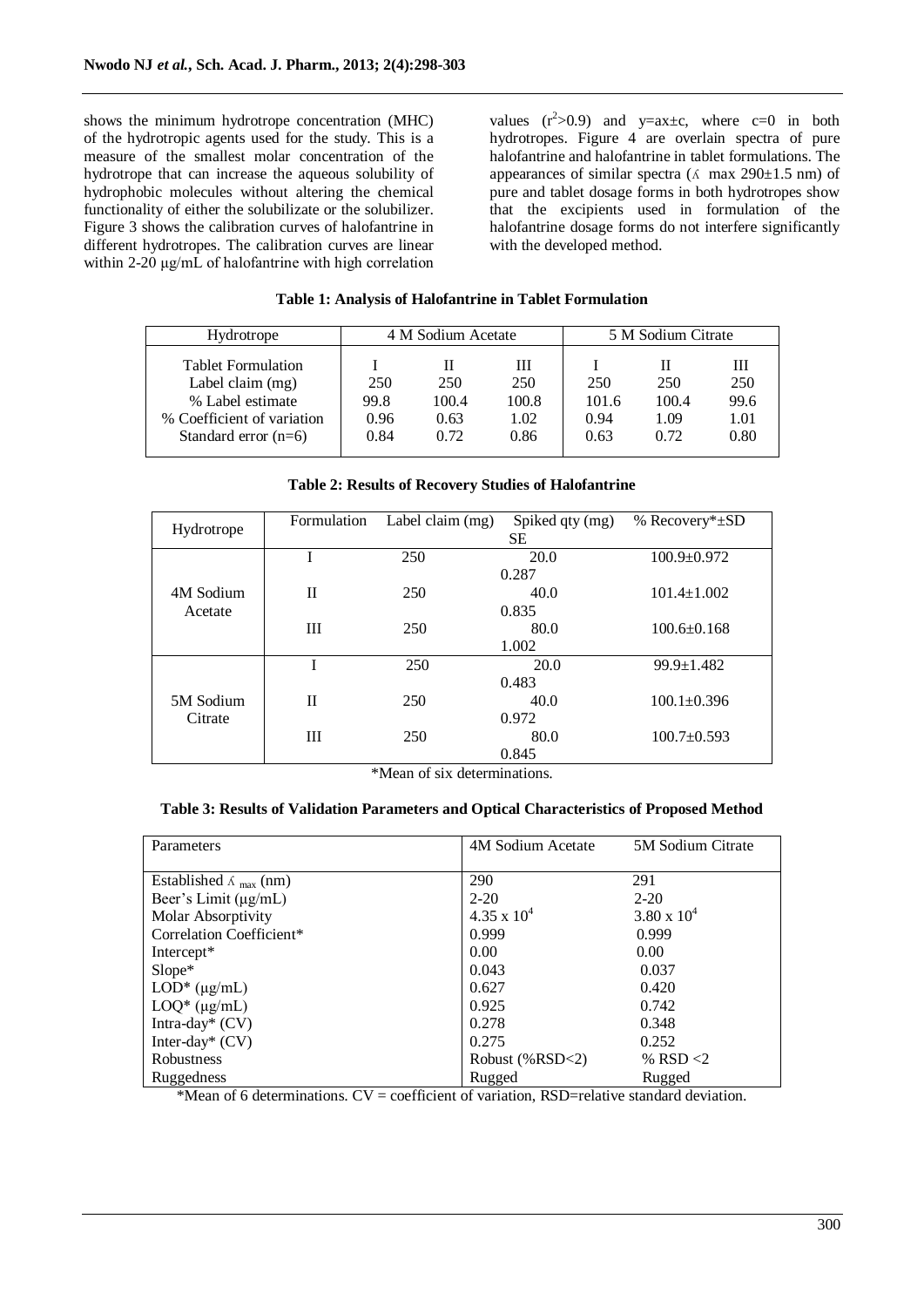

Cl OH **Figure 1: Chemical Structure of Halofantrine (molecular formula: C26H30NOF3Cl2, molar weight: 536.89 gmol-1 , IUPAC name: 1, 3-dichloro-α-[2-(dibutylamino) ethyl]-6-trifluoromethyl-9-phenanthrene methanol)**



**Figure 2: Minimum Hydrotrope Concentration (MHC) of Sodium Acetate (4M) and Sodium Citrate (5M)**



**Figure 3: Standard Calibration Curve of Halofantrine in Sodium Acetate (4M) and Sodium Citrate (5M**)



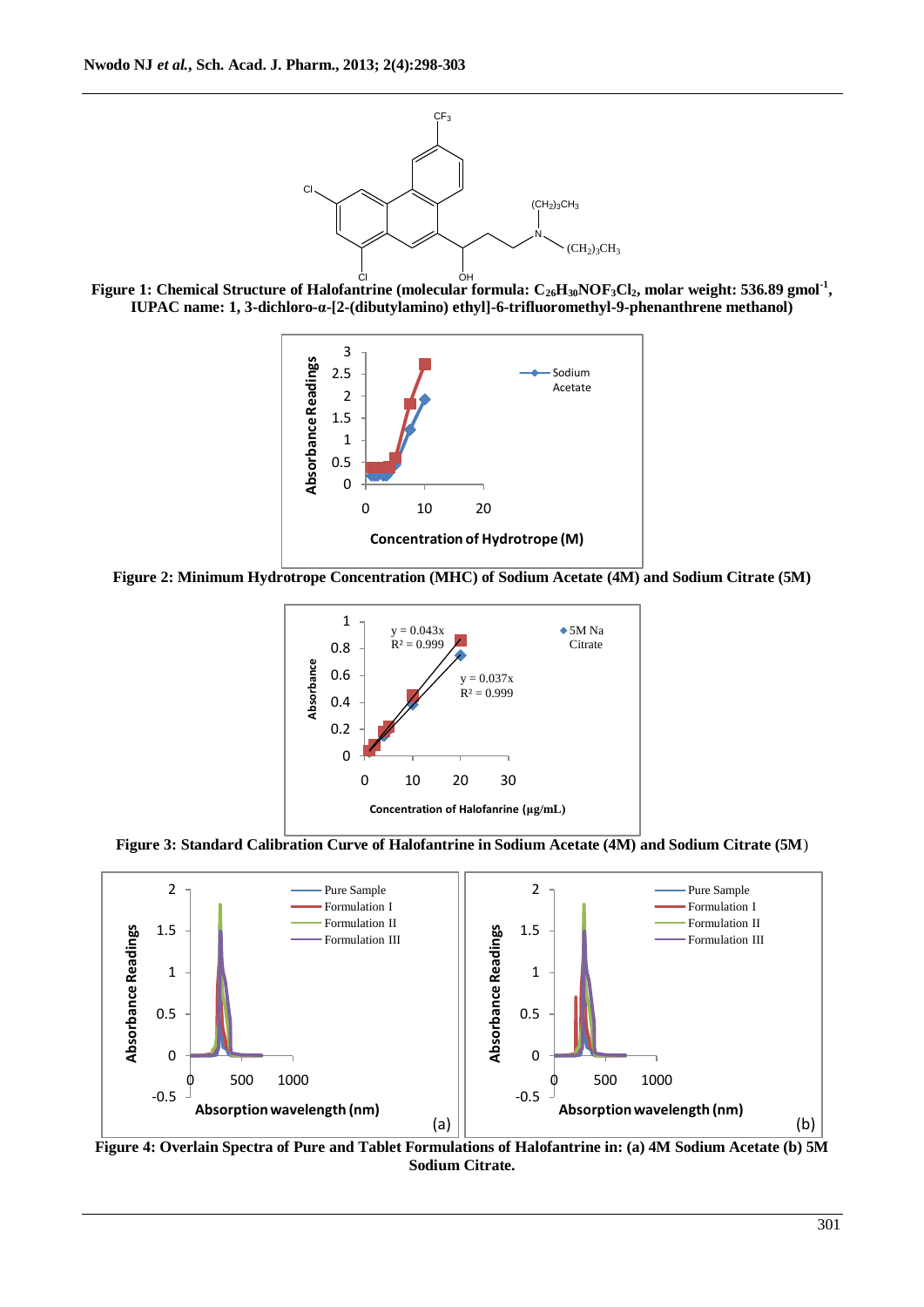The solution of the drug analyzed after 48 h did not show any sign of precipitation which shows that degradation did not occur in the solution and this method of analysis can be performed within such period with acceptable level of accuracy and precision. The development of this method was considered significant since hydrotropes, like surfactants, contain both hydrophilic and lipophilic parts but do not have critical micelle concentration (CMC) and thus do not selfaggregate in solution with the drugs. This method can be selectively applied in the routine analysis of halofantrine in commercial formulation as the spectra of the pure drug and its tablet formulations remain unchanged in both hydrotropic solution.

# **CONCLUSION**

The developed method is novel, simple, selective, cheap, precise, and accurate and can be conveniently applied in routine analysis of halofantrine in solid dosage forms of the drug. The method is also ecofriendly because the method does not involve the use organic solvents which can be hazardous to the analyst and environment.

# **Acknowledgement/Authors' Contributions**

Authors appreciate Chinenye, Chidera and Chibundo Charles-Nnadi for their technical supports. Mrs. Ngozi Justina Nwodo (Ph.D) designed and supervised the research; edited and approved the manuscript for publication. Nnadi, Kenneth Ifeanyi carried out the bench work while Nnadi Charles Okeke analyzed the data generated and put up the manuscript for publication.

# **REFERENCES**

- **1.** Patel JN, Rathod DM, Patel NA, Modasiya MK; Techniques to improve solubility of poorly soluble drugs. Int. J. Pharm. & Life Sci. 2012; 3(2):1459-1469.<br> **2.** Maheshwari RK;
- RK; Spectrophotometric determination of cefixime in tablets by hydrotropic solubilization phenomenon. The Indian Pharmacist. 2005; 4 (36): 63-68.
- **3.** Maheshwari RK, Chaturvedi SC, Jain NK; Application of hydrotropic solubilization phenomenon in spectrophotometric analysis of hydrochlorothiazide tablets. Indian Drugs. 2005; 42(8): 541-544.
- **4.** Maheshwari R.K; A Novel Application of Hydrotropic Solubilization in the Analysis of Bulk Samples of Ketoprofen and Salicylic Acid. Asian J. Chem. 2006; 18(1): 393-396.
- **5.** Maheshwari RK; Novel Application of Hydrotropic Solubilization in the Sectrophotometric Analysis of Tinidazole in Dosage Form. Asian J. Chem. 2006; 18(1): 640-644.
- **6.** Maheshwari RK, Maheshwari RB, Bhatt P; Simultaneous estimation of norfloxacn and

tinidazole in two component tablet formulation. Asian J. Chem. 2006; 18(2): 1481-1486.

- **7.** Kovarik JM, Muller EA, Van Bree JB, Tetzloff W, Kathz K; Reduced inter- and intraindividual variability in cyclosporine pharmacokinetics from microemulsion formulation. J. Pharm. Sci. 1994; 83:444.
- **8.** Agharkar S, Lindnebaum S, Higuchi T; Enhancement of solubility of drugs salts by hydrophilic counter-ions: properties of organic salts as anti-malaria drug. J. Pharm. Sci. 1976; 65:747-749.
- **9.** Aakeroy CB; Crystal engineering: strategies and architecture. Acta cryst. 1997; B53:569- 586.
- **10.** Abu TM, Serajuddin A; Salt formation to improve drug solubility. Advanced Drug Delivery Reviews. 2007.
- **11.** Trask AV, Motherwell WDS, Jones W; Solvent drop-grinding: Green polymorph control of co-crystallization. Chem. Comm. 2004; 890-891.
- **12.** Blagden N, Matas M, Gavan PT, York P; Crystal engineering of active pharmaceutical ingredients to improve solubility and dissolution rates, Advanced Drug Delivery Reviews. 2007; 10
- **13.** Banga S, Chawala G, Bansal AK; New Trends in the Crystallisation of Active Pharmaceutical Ingredients, Businessbriefing Pharmagenerics 2004; 70-74.
- **14.** Irene P, Ruggero B, Ferdinando G; Solid-state chemistry and particle engineering with supercritical fluids in pharmaceutics, European journal of pharmaceutical sciences 2006; 27: 299–310.
- **15.** Hamsaraj K, Vikram SS, Rayasa RM; Industrially Feasible Alternative Approaches in the Manufacture of Solid Dispersions: A Technical Report, AAPS Pharm. Sci. Tech. 2006; 7 (4): E1-E8.
- **16.** Perrut M, Jung J, Leboeuf F; Enhancement of dissolution rate of poorly soluble active ingredients by supercritical fluid processes Part II: Preparation of composite particles, International Journal of Pharmaceutics 2005; 288:11–16.
- **17.** Yalkowsky SH., Roseman TJ; Solubilization of drugs by cosolvents. In: Yalkowsky SH. (Ed.), Techniques of Soluhilization of Drugs. Dekker, New York. 1981.
- **18.** Millard JW, Alvarez-Nunez FA, Yalkowsky SH; Solubilization by cosolvents Establishing useful constants for the log/linear model. International Journal of Pharmaceutics. 2002; 245: 153-166.
- **19.** Vervaet C, Remon JP; Bioavailability of hydrochlorothiazide from pellets, made by